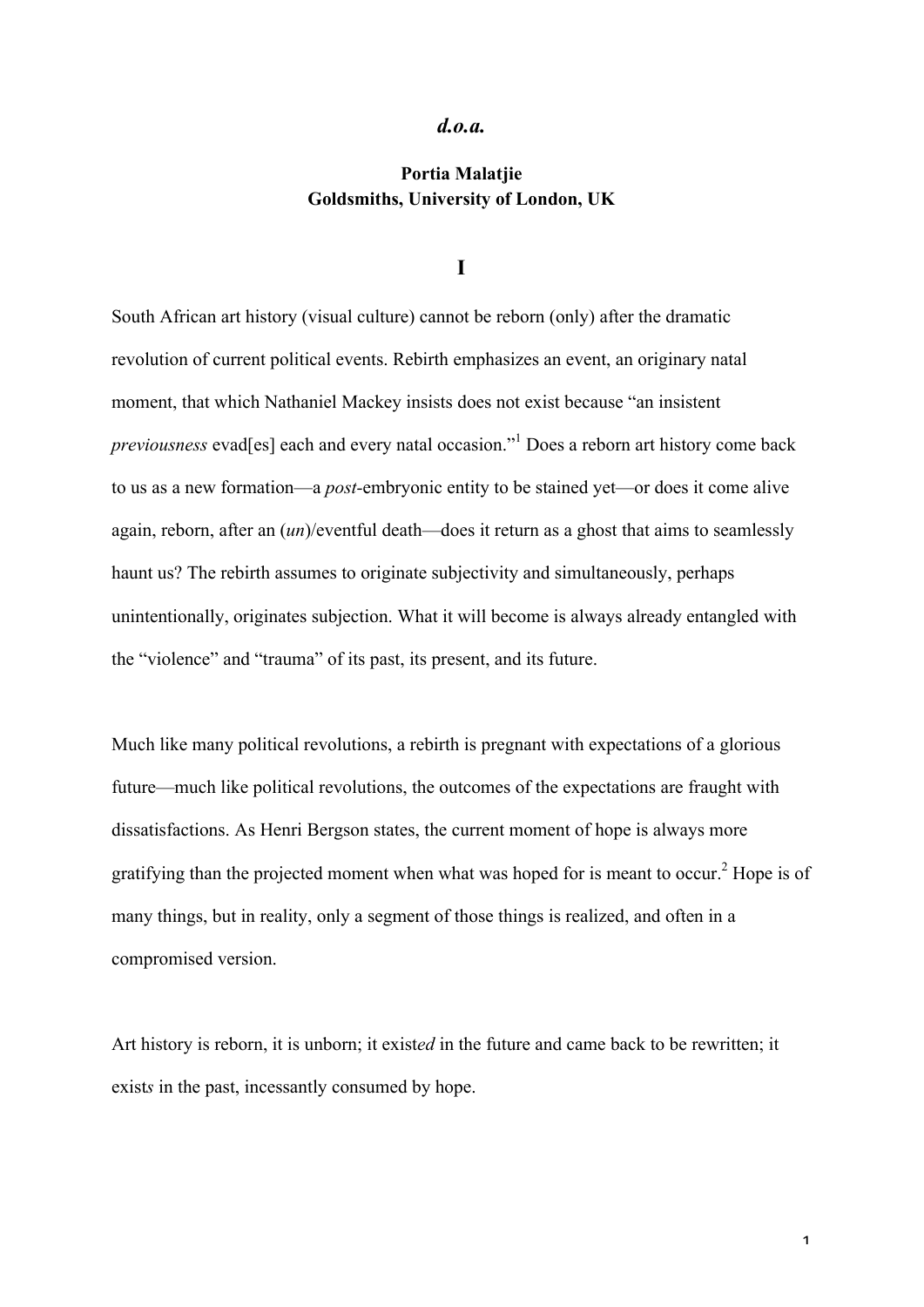Art history cannot be reborn—placing emphasis on the primal moment places history in a chronological posture that requires tangling. It propagates the messianic awaiting of the heroine who liberates. The moment before the rebirth, the moment of the rebirth, the moment after the rebirth exist simultaneously in time and space, thus eradicating hegemonic temporalities.

With a depressingly imaginative history of South Africa, art history has been documenting racial and gender discrimination since the advent of colonialism. Art history has also in most instances been instrumentalized to inflict the very trauma and violence it will have us believe it subverts.

For whom is the rebirth occurring, and who or what is doing the rebirthing? This inadvertently becomes a perpetuation of problematic past events, a return of *dis*abling ideologies that categorize and alienate—that include and exclude.

## **II**

Now, indulge me in this simplification.

South African history is a history of institutional and systematic racial oppression. The year 1994 was marked as the end of the apartheid era—this was preceded by the historical release of Nelson Mandela from prison. These moments are easily classified as revolutionary—they are accompanied by expectations and projections of a brighter future.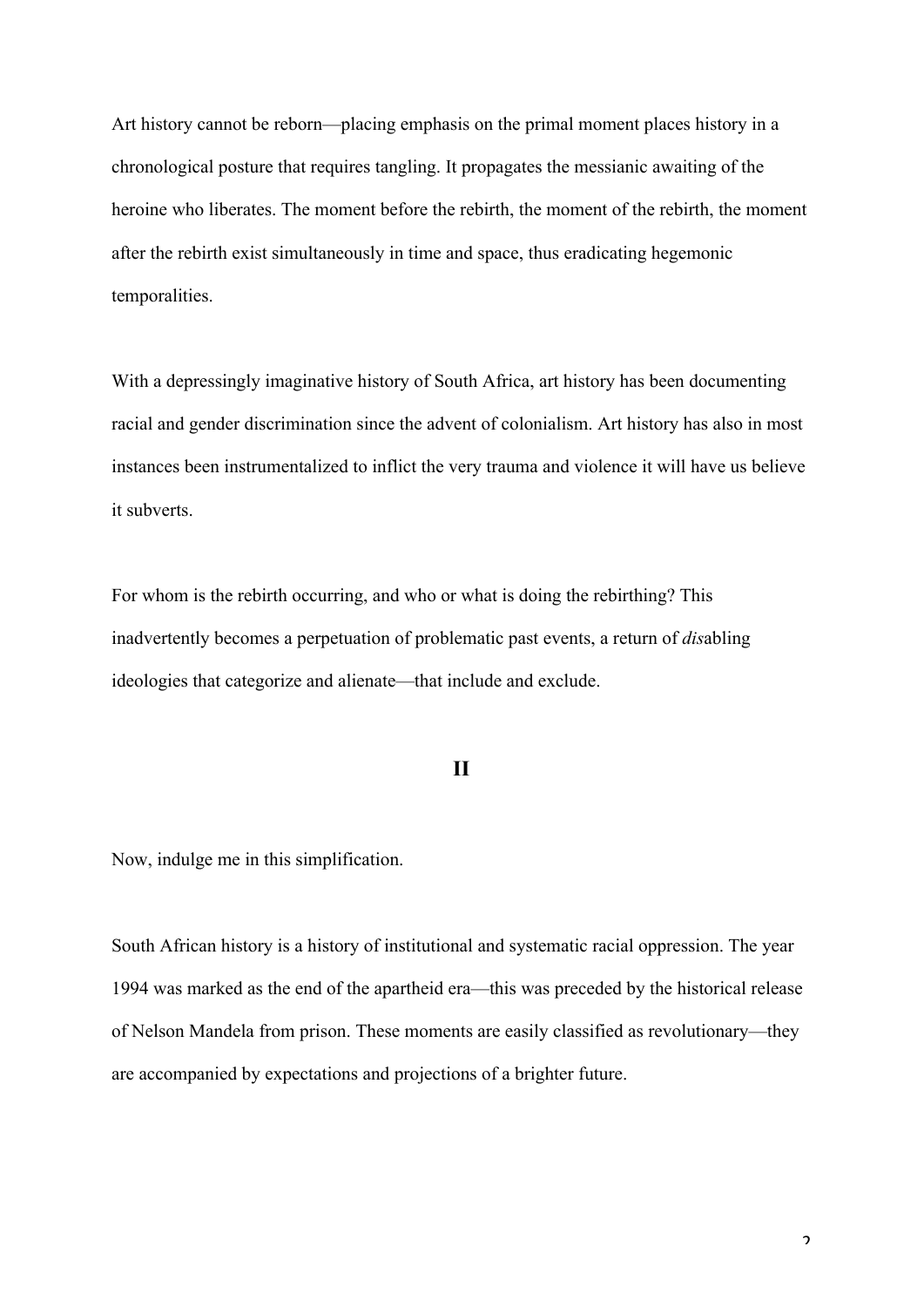Because of the length constraints of this paper, the forced brevity of recounting the history of South Africa—narrated chronologically in this instance—points to the ability of framing a country's history through a few, specific, emblematic events.

In *Swarm of Events: What is New in History and the Politics of Enunciation*, Stefan Nowotny states that "[e]vents only exist in the plural."<sup>3</sup> Reading a single event as the sole moment of a revolution does not acknowledge other events that would collectively become the revolution. The single event is a spectacular moment that encourages everyday nonspectacular ruptures to be ignored. As Saidiya Hartman will have us believe, only the discernible, overtly violent is acknowledged and made visible.<sup>4</sup> The nonspectacular violent moments of everyday life do not feature in the narration of history. This results in a particular aestheticization of violence, where what is perceived as the moment of rupture, the dramatic moment of the revolution, becomes the sole representation of that revolution.

Since the moments that led to the "end" of apartheid, there have been other "moments" that have claimed their place in the country's event-narratable history. In 2015, a student from the University of Cape Town threw excrement on a statue of Cecil Rhodes, one of the most reviled archetypes of apartheid. The moment "actioned" countrywide university protests where students demanded the decolonization of academic curricula that advance untranslatable West-Euro-North-American histories and methodologies only, at the expense of more local, relatable narratives. South African history of art falls snuggly within those parameters that erase the multiplicity of histories that stem from and are being produced on the African continent.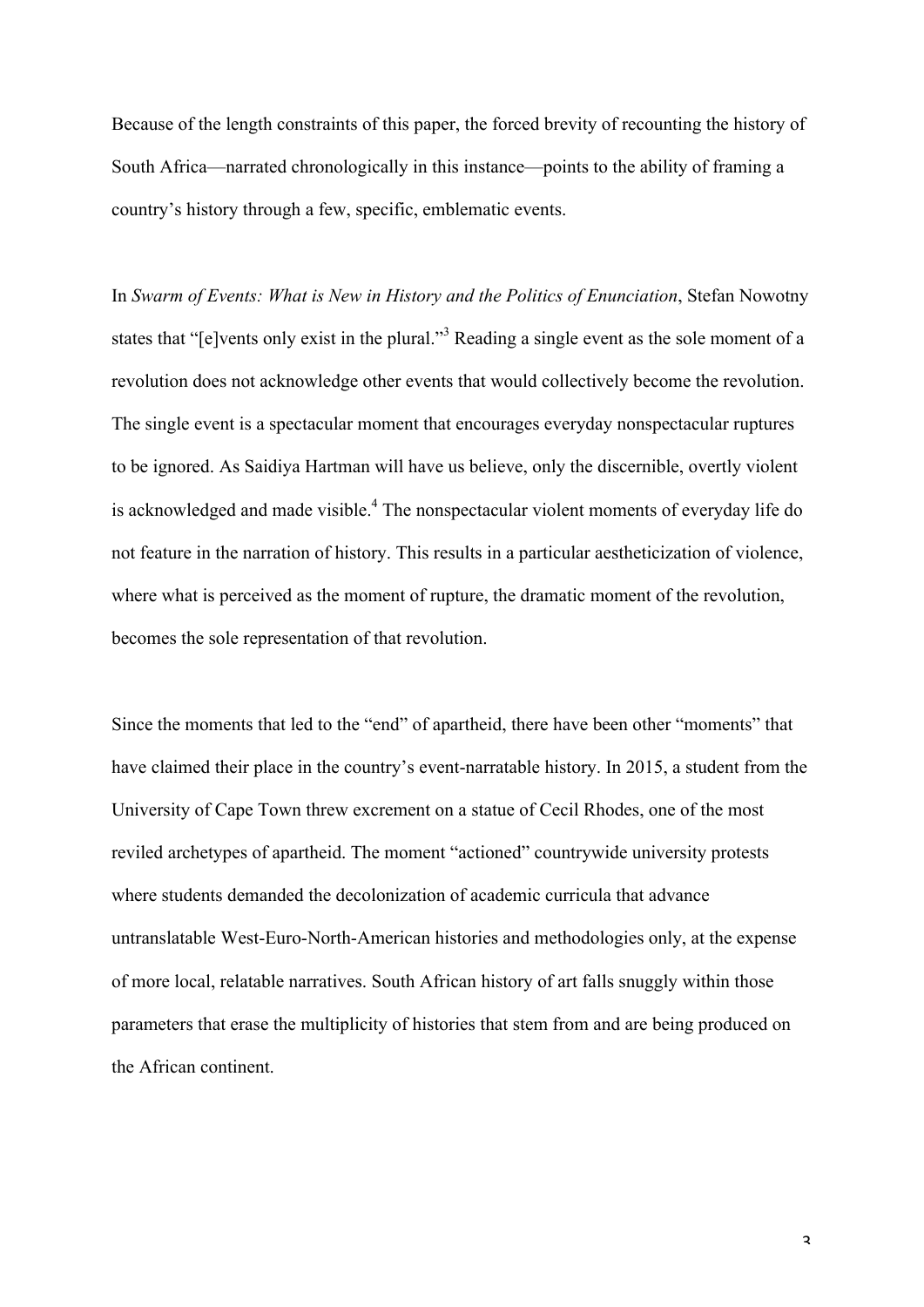Some time later, at the unwavering demand of the students, the statue of Rhodes was moved in the presence of an elated audience of satisfied students. As can be expected, the removal of an emblematic object (accompanied by the spectacle of the event) does little to solve broader, entrenched oppressive structures. And so, more protests ensued.



.

**III**

**1** Sethembile Msezane, *Chapungu—The Day Rhodes Fell*, 2015 (photograph provided by the artist)

On the day of Rhodes's removal, Sethembile Msezane, artist and student at the University of Cape Town, did a performance that coincided with (but should not be confused as responding to) the achievement of the revolutionary act. Standing on a plinth with her back against the statue, Msezane awaited the "moment" when the large crane uprooted Rhodes from the place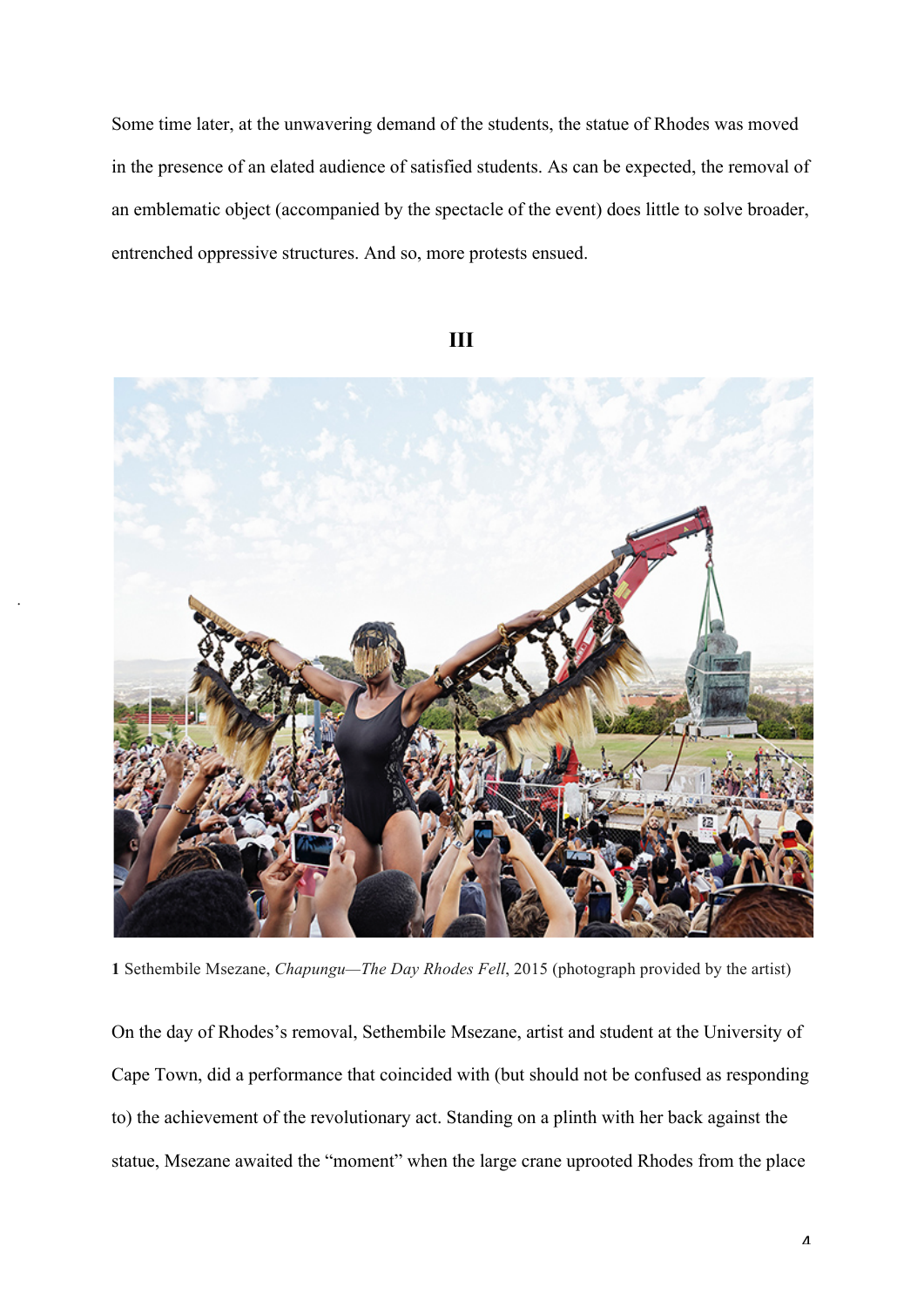he had occupied for over a century. As the crane lifted the statue, Msezane lifted her winged hands, perhaps enacting a concurrent event, which attests to the multiplicities of the "main event."

The removal of Rhodes (emblematic of the *death* of colonialism) and Msezane's performance (the revolutionary moment of hope that projects a better future, that signifies a rebirth), signifies an appositional occurrence of the death and the rebirth—that which we have incessantly argued does not exist. It is useful to acknowledge the concurrent existences of the events at the same time, in the same place. Together, they exist as events in plural.

Most political events are marked by a single image or a series of images that "capture" the event. These, usually in the form of documentative photographs, monumentalize the event in a manner that supersedes deteriorating memories of those that witness and experience it.

The 1976 Soweto uprisings are recalled through Sam Nzima's iconic photograph of one of the first students who was gunned down by the police. The dead (or the dying) body of a young boy being carried by an older boy while his sister runs alongside them, the intensity of her trauma worn theatrically on her wailing face, attests to the aesthetics used to convey violence in a spectacular, dramatic way. The dramatic performance of Chapungu's raised hands, juxtaposed against the concrete sculpture of Rhodes, echoes, in some way, Nzima's photograph. Similarly, *The Day Rhodes Fell* has become emblematic of the event. It exists in history as an indicator of the dual events that occurred on that revolutionary day.

**IV**